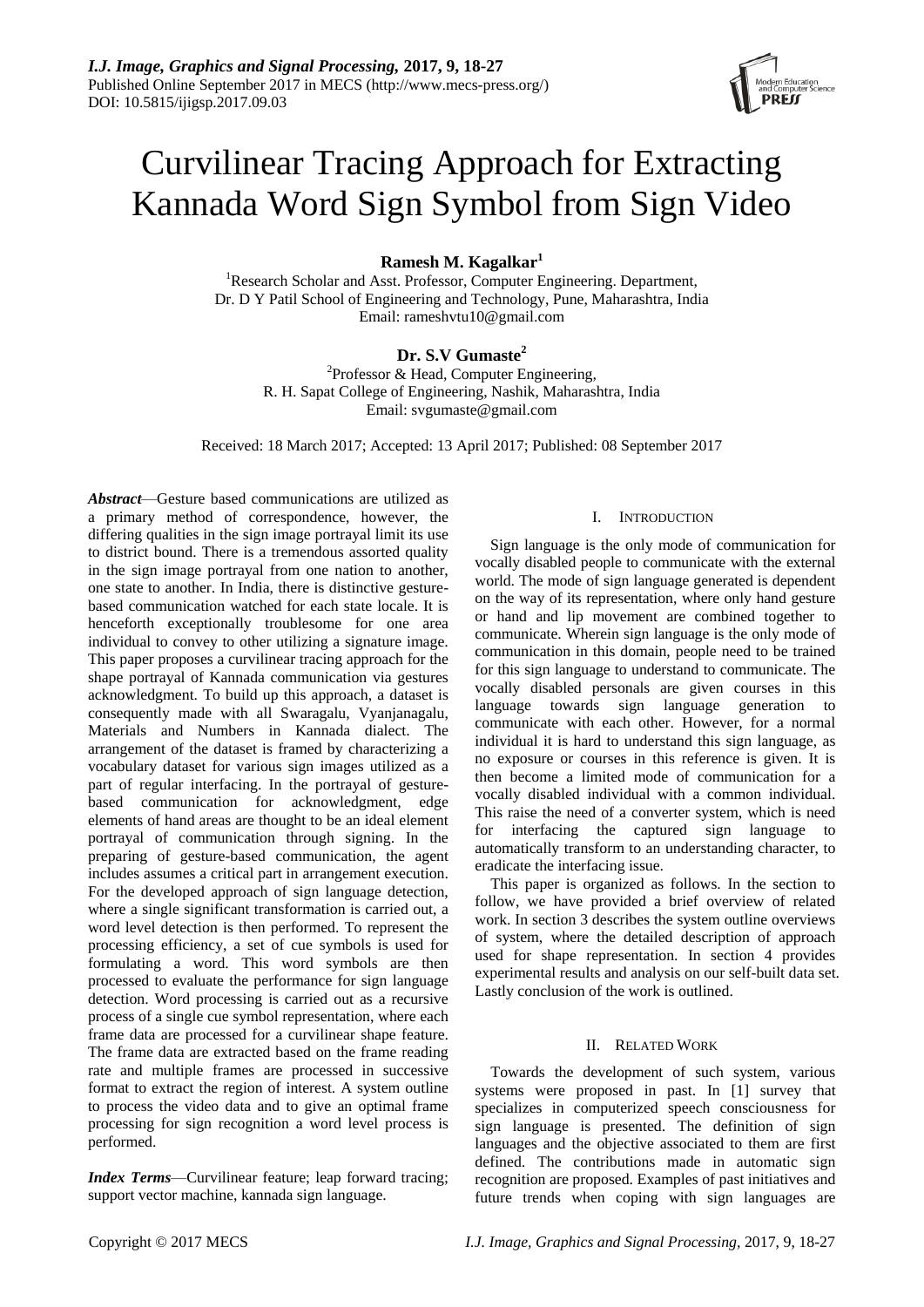outlined A temporal dynamics of the generation of sign and the analysis of sign language for ISL was outlined in [2]. In [3] an Indian sign language system was proposed based on conditional random field (CRF). This approach works efficiently for complex backgrounds. The proposed approach was includes robust and efficient hand segmentation algorithm for the purpose of better recognition rate achievement. A real time simulation software WEBOTS is used for performing the classified gesture. A continuous ISL gesture recognition system was proposed in [4]. In this approach, both the hands are used for gesture performing. DWT was used for feature extraction and HMM was used for gesture recognition.

In [5] proposed a HCI system was proposed capable to perform gesture recognition from the ISL. In this, neural network (NN) was proposed at recognition. Additional it is proposed that quantity of finger pointers and the space of fingertips from the centroid of the hand can be used together with PCA for robustness and efficient results. In [6] a gesture classification scheme was described in the headquartered view setup to classify the large type of hand gesture. It is observed that the input images are given take form single capturing unit which provides the high complexity. However, it requires a classifier with high accuracy for the purpose of classification and also requires a consciousness motive. Thus the classification phase is carried out by combining the most popular classifiers such as KNN, MLP and SVM to classify the remote signs of signal languages.

The classification involves two phases, first, coarse classification through a single classifier and the next is fused classification through the combination approach. In [7] an approach was proposed for ISL application through facial expression. Face shape features were used through a Bayesian framework. SVM and HMM were used for tracking of face shape constraints. In [8] procedure is proposed that considers hand gestures for recognition of Indian signal Language. The proposed approach was able to recognize the signs even in the dynamic nature. This approach used a simple web camera to capture the hand gestures. ANN was used for recognizing the various signs and also translates them into voice and text format. In [9] a video based sign language recognition system was proposed. In this approach, the videos were captured while the signer performing the hand gesture. Next, the hand was segmented. Then after, the features of hand were extracted. This is a three step algorithm. This approach works effectively for motion tracking, edge detection and skin color detection. To convert human signal language to Voice with human gesture understanding and motion capture a Kinect of motion capture gadget from Microsoft was discovered.

In [10] an approach was proposed to develop an electronic instrument that can translate the sign language into speech to provide the communication between the mute people with general public. This also developed a data base for different signs which are called by signs world atlas. In [11] developed a new device based on the vision of language translation of ISL into speech in English for the purpose of helping impaired people. In

this device, the gesture images of sign language are acquired with an inbuilt camera in the mobile phone, the operating system is used for processing them and the speech output is produced at the external hardware device thereby the hardware complexity is minimized. The device was fixed in a position such that it would recognize the numbers (0-9) and alphabets (A-Z). in [12] concentrated on the iconic lexical forms in British sign language (BSL). In three experiments conducted, the iconicity in BSL defines a Picture–sign matching, phonological decision, and picture naming. In [13] a dynamic system was proposed for gesture recognition of Arabian sign language (ASL). This approach takes the video input and extracts the hand area and the computes the motion features, then these features are used for recognition. The identification of hand was done using color space and skin detection model. Then, this system classifies the given input pattern based on their correlation coefficients.

In [14] a sign language recognition using the face and arm interface was suggested. The developed system was suggested for a learning approach to automate Indian sign language detection. The developed method proposed a new system model for automation in sign language recognition, where a tool is suggested for Indian sign language recognition developed over XML platform called SiGML. A new mode of sign language generation was suggested in [15] where the suggested system, uses the child behavior under consideration, for its automation. The approach defined uses the behavior mode as a learning parameter for sign language detection. The suggested system has up come with a picture book of large volume of children utterance as a training detail. In all these suggested approach, the base need of feature representation and its usage for automation is important part. An additional detail such as facial expression, electrical pulse, stereo mode gesture etc. Add to the recognition efficiency; however the processing overhead is large. As in real time usage this overhead may not be optimal for low resource standalone device such as mobile phone or PDA device, a low complexity coding is needed. With this objective in this work, a new approach of sign language recognition and transformation for Kannada language, based on region bound curvatures and region bound area is suggested. From the literature review, it is clear that various methods are used by different author for region localization; feature extraction and classification of sign gesture are proposed.

## III. SYSTEM OUTLINE

To perform the word processing, the basic approach for the developed system is shown in fig.1. The word symbols are extracted from a given video sample, where the video data is processed frame wise manner and the recurrent frame information are eliminated as redundant bits. To perform the frame coding the video frame under process, is processed using a joint adjacent matching and a single ton region matching algorithm is used for frame processing. In the join adjacent region processing, in this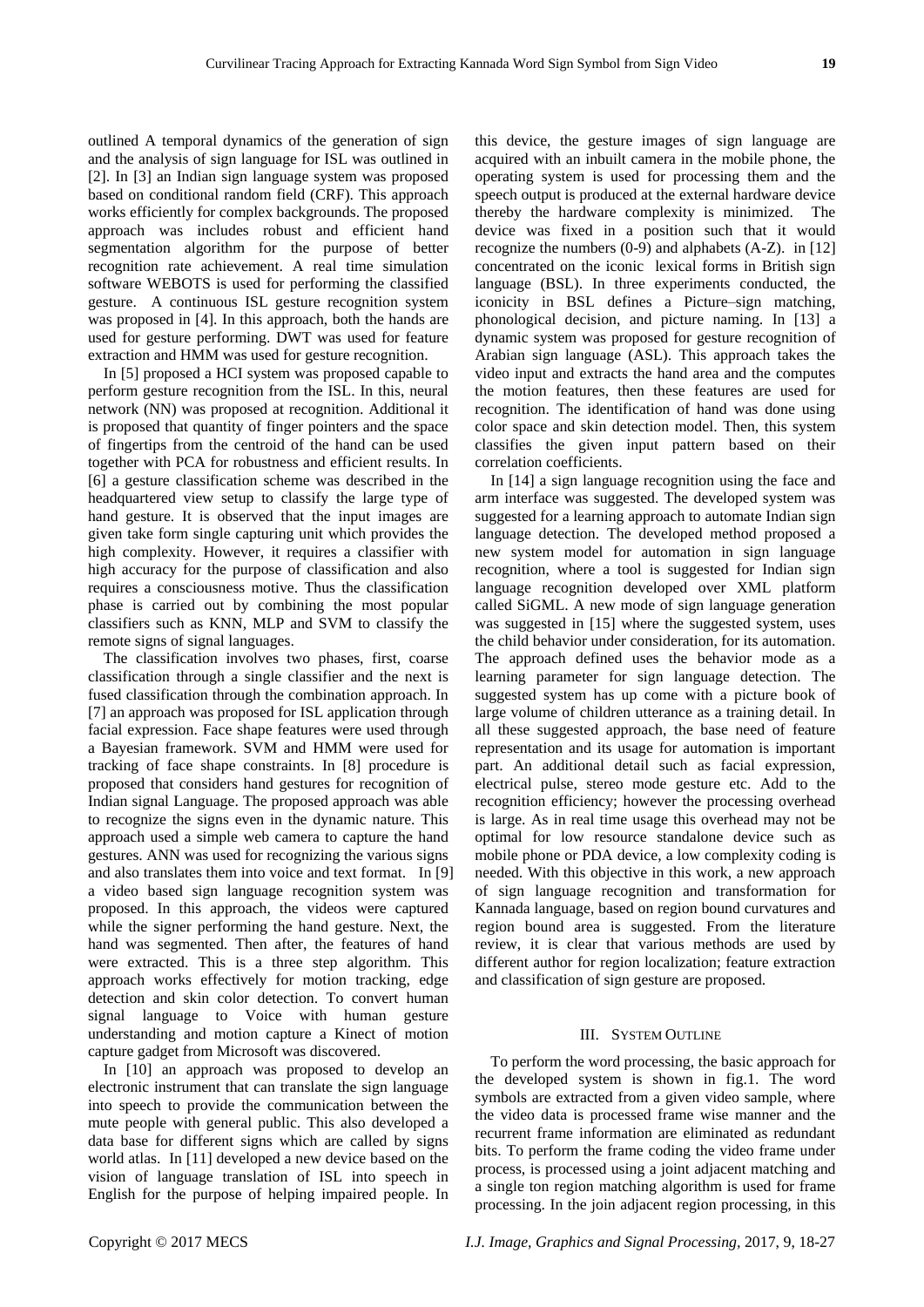frame processing, each characters are extracted as a set of image data and processed in a recurrent manner to extract the feature described. In the process of word recognition process the video frames are extracted based on the frame rate of the video sample. The video data are processed as an energy correlation, where the video sample is processed in time frame slices. The suggested approach of video processing for video frame data is as presented below.





Fig.1. Proposed System Architecture for Video Coding.

The suggested approach defines a new representative feature sign curvilinear coding, which extract the major features from sample, uses leap forward tracing algorithm and region close area feature and process for character generation is discussed in detail.

#### *A. Curvilinear Feature Representation*

Towards the description of the hand region a bounding region representation is proposed. The region bound feature is developed in 3 phases, wherein,

Phase 1-The given image is passed for edge region prediction using Edge descriptor.

Phase 2-A close bound contour is derived using a forward march algorithm.

Phase 3-The curvature of the closed bound contour is developed and peak bond feature are selected.

For the edge detection, a canny operator is used. This operator derives the Canny operator extracts the edge regions through the first series of Gaussian filters derivatives. Canny uses the concept of maximum suppression in which the points with maximum gradient magnitude are assumed as peaks and having maximum local gradient in that direction, defines as pre smoothing filters. The observed edge image for a given cue sample is given in fig.2.

This detected edge region is then used as a reference model for representing the bound contour. For a cue symbol, the continuous bounding region can be defined as a contour. Contour detection can be done accurately if all the possible true corners were detected and there will be no false corners in that detected corners. The locating of corners points should be carried out to obtain the proper continuity. A robust contour estimator will estimate all possible corners even under the presence of noise. Leap forward tracing algorithm was proposed for contour detection.



Fig.2. Detected Edge Region for a Given Sign Cue Symbol.

#### *B. Leap Forward Tracing Algorithm*

1. Find out the preliminary area pixel by scanning horizontally or vertically for the given side information.

2. The received initial pixel is termed as a seed and viewed as a reference pixel.

3. Taking the seed pixel as a beginning point, discover the viable eight neighboring pixels adjacent to it with the aid of tracing in anti-clockwise direction.

4. If (x, y) be the coordinate of seed pixel, then the tracing order will be,

 $[1.(x+1,y),2.(x+1,y+1),3.(x,y+1),4.(x-1,y+1),5.(x-1,y),6.(x-1,y))$  $1,y-1$ ,7.(x,y-1),8.(x+1,y-1)].

5. If any pixel is determined as an adjoining neighbor to the seed pixel, then replace the new pixel as seed and repeat step 3, four and step 5 till the preliminary seed pixel is reached.

The order of tracing is coded for tracing the path in the form of a frame, wherein the orientation of tracing is given in values an defined by,



Fig.3. Weights of Orientations for Tracing the Contour.

For every forward/backward contour evolution tracing, a value is assigned at every iteration. This entire process will result in a contour, in fig.3 shows weights of orientations for tracing the contour. However, the obtained feature count is observed to be very high. To reduce the feature count, here, a new representation of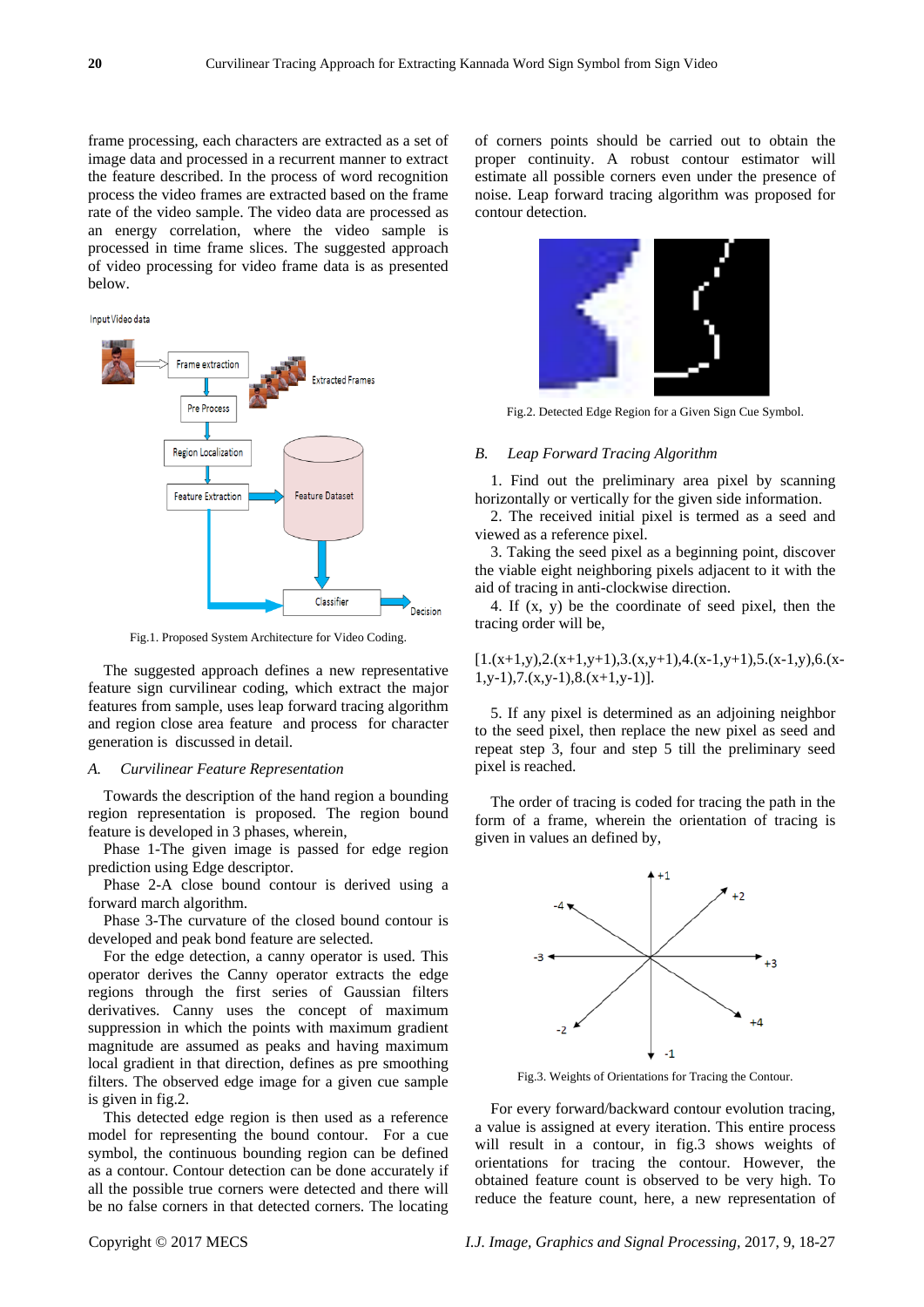features is represented termed as peak curvature feature representation. The new features are obtained by performing the convolution operation between a standard Gaussian function and the curve represented in a path based parameter. Since the Gaussian function's standard deviation values are in the range of too small to too large, the extraction of a curve results a plane noise in the obtained curves. This new representation is robust to uniform scaling, rotation and translation of a curve. Along with this property, some more important properties make this new representation very much suitable to extract a noise curve from an orientation.

This process of curve describing at increasing ranges of abstraction is termed as the curve evolution. To extract a curve plane for the contour obtained for a given image, following strategy is carried out. For a given coordinates of a contour( $x(u)$ ,  $y(u)$ ), the curve airplane can be obtained as,

$$
k(u) = \frac{\dot{x}(u)\ddot{y}(u) - \dot{y}(u)\ddot{x}(u)}{(x(u)^2 + \dot{y}(u)^2)^{3/2}}
$$
 (1)

The utilization of this curvature is finished in the curve plane of a planar curve from its representation. Simplifying of formulae is completed in the case of special instances of parameterization.

If w is the parameter representing the normalized arc length then,

$$
k(w) = \dot{x}(w)\ddot{y}(w) - \ddot{x}(w)\dot{y}(w)
$$
 (2)

Given a planar curve,

$$
\Gamma = \{(x(w), y(w)) \mid w \in [0,1]\}\tag{3}
$$

Where, w is the parameter representing the normalized arc length, an evolved version of that curve is defined as,

$$
\Gamma_{\sigma} = \left\{ \left( X(u, \sigma), Y(u, \sigma) \right) \mid w \in [0, 1] \right\}
$$
 (4)

Where,

here,  
\n
$$
X(u,\sigma) = x(u) \otimes g(u,\sigma)
$$
  $Y(u,\sigma) = y(u) \otimes g(u,\sigma)$  (5)

g(u,σ) Describes the Gaussian width  $\sigma$  and defined as,

$$
g(u,\sigma) = \frac{1}{\sigma\sqrt{2\pi}}e^{\frac{-u^2}{2\sigma^2}} \tag{6}
$$

 $g(u,\sigma)$  and  $y(u,\sigma)$  are given explicitly by,

$$
X(u,\sigma) = \int_{-\infty}^{\infty} x(v) \frac{1}{\sigma \sqrt{2\pi}} e^{-\frac{(u-v)^2}{2\sigma^2}} dv \tag{7}
$$

$$
Y(u,\sigma) = \int_{-\infty}^{\infty} y(v) \frac{1}{\sigma\sqrt{2\pi}} e^{-\frac{-(u-v)^2}{2\sigma^2}} dv
$$
 (8)

The curve plane of 
$$
\Gamma \sigma
$$
 is given by,  
\n
$$
k(u,\sigma) = \frac{X_u(u,\sigma)Y_{uu}(u,\sigma) - X_{uu}(u,\sigma)Y_u(u,\sigma)}{(X_u(u,\sigma)^2 + Y(u,\sigma)^2)^{3/2}}
$$
\n(9)

Where,

$$
X_u(u,\sigma) = \frac{\partial}{\partial u}(x(u)\otimes g(u,\sigma)) = x(u)\otimes g_u(u,\sigma)
$$
\n(10)

$$
X_{uu}(u,\sigma) = \frac{\partial^2}{\partial u^2} (x(u) \otimes g(u,\sigma)) = x(u) \otimes g_{uu}(u,\sigma)
$$
\n(11)

$$
Y_u(u,\sigma) = y(u) \otimes g_u(u,\sigma)
$$

$$
Y_{uu}(u,\sigma)=y(u)\otimes g_{uu}(u,\sigma)
$$

The step by step illustration of proposed region boundary curvature representation algorithm is given as,

- Step 1: Firstly read an input image.
- Step 2: 2-level (1/0) conversion.
- Step 3: Contour extraction through forward march region.

Step 4: Curvature evaluation through.  
\n
$$
k(u,\sigma) = \frac{X_u(u,\sigma)Y_{uu}(u,\sigma) - X_{uu}(u,\sigma)Y_u(u,\sigma)}{\left(X_u(u,\sigma)^2 + Y(u,\sigma)^2\right)^{3/2}}
$$

Step 5: Proceed for evaluation of curvature with smoothening evaluation curvature by varying Gaussian factor  $(\sigma)$ .

Step 6: So repeat the above step until all curvature are smoothened.

Step 7: Measure a threshold as,

$$
T_h = \frac{(\max(\text{peak}) * k)}{255},
$$

Where k is a factor of smoothening

Step 9: Based on the obtained threshold, the decision is taken as,

If 
$$
P_{i,j} < T_h
$$
 then  $P_{i,j} = 0$ ; else  $P_{i,j} = P_{i,j}$ ;

Where  $P_{i,i}$  is the element of obtained curvature.

The pseudo code algorithm is a represented below, { Read cue image; Pre-process  $(x, y)$ Forward march (); Derive contour [m, n]; // for evaluate the curvature by using k For  $i=1$  to  $n$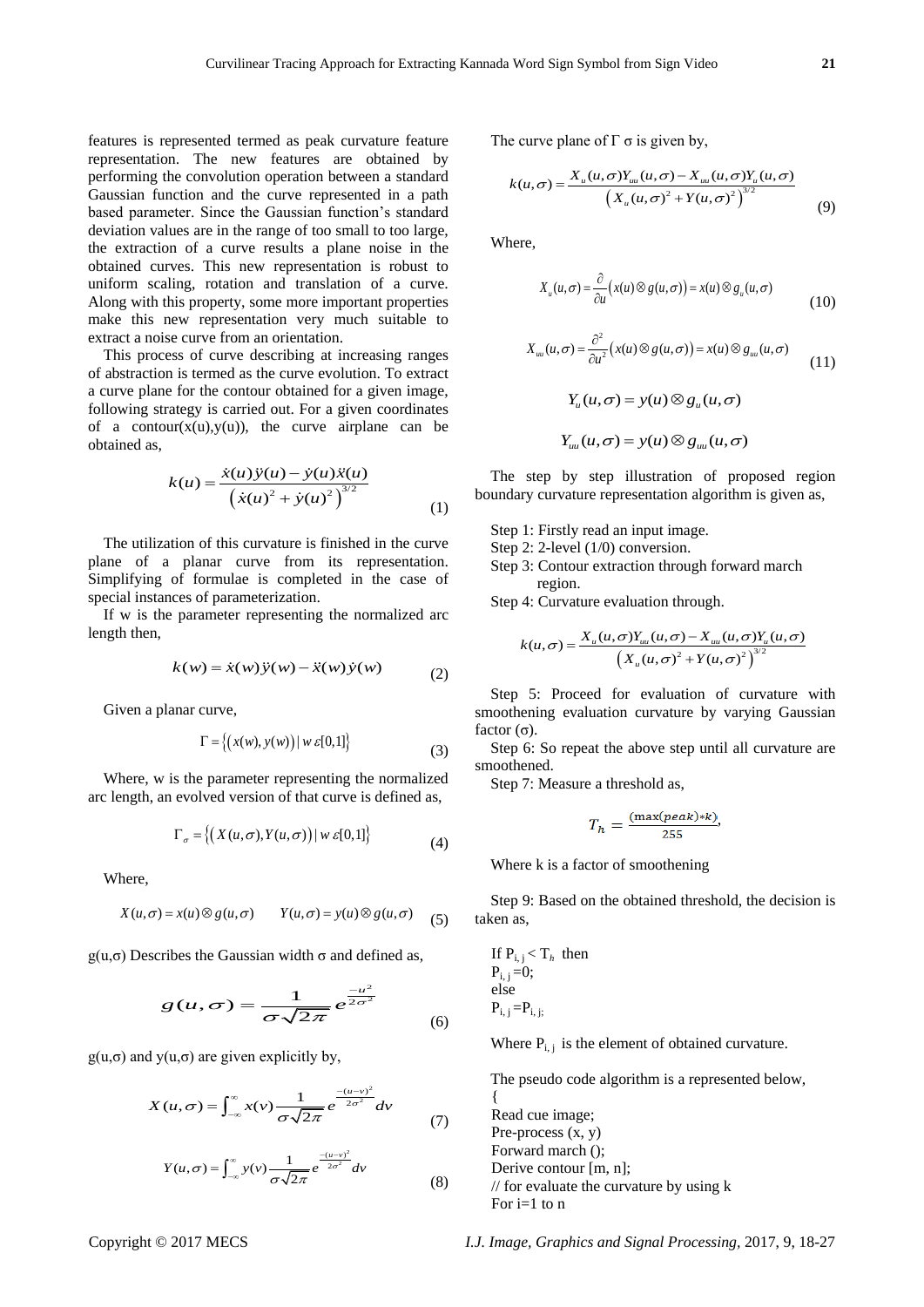$$
k(u,\sigma) = \frac{X_u(u,\sigma)Y_{uu}(u,\sigma) - X_{uu}(u,\sigma)Y_u(u,\sigma)}{\left(X_u(u,\sigma)^2 + Y(u,\sigma)^2\right)^{3/2}}
$$

// Measure a threshold

$$
T_h = \frac{(\max(\text{peak}) * k)}{255},
$$

Where, k is a factor of smoothening

If  $P_i$ ,  $\leq T_h$  then  $P_{i,i} = 0;$ else  $P_{i, j} = P_{i, j; j}$ }

## *C. Region Closure Area Feature*

The suggested approach represents the descriptive feature of region bound representation of cue symbol. To elevate the spatial symanticity issue, in addition to the defied feature, closed bound area region is as well defined. The region bound area is defined as a closed area under a curve. In the suggested approach, for the bounded region contour, the regions with value of 'High' are treated as an area region. The density of the area filling in addition to the derived curvature peaks are then treated as a learning feature for a support vector machine (SVM). The region bound area feature is defined as,

$$
A = \sum_{i=1}^{c} x(i,j) \,\forall x(i,j) \in C \tag{12}
$$

Where, C is defined as the closed bound contour. The area under the curve is defined as an aggregative sum of the region, subjected to the condition of coefficient bound into the closed contour region(C). The two feature set  $(K, \mathcal{L})$ A) is then passed as a training parameter to the classification system. The features are used as a learning feature to derive a classification. For each of the trained character from A-Z and 0-9 numeric, the training set is derived, defined as  $D \in (K_i, A_i)$  where,  $K_i$  is the region bound curvature feature and  $A_i$  are the region bound area feature. These features are considered as a learning knowledge parameter to SVM system. A multi class SVM model is developed for the classification of the given cue symbol to its corresponding recognition.

## *D. Word Recognition*

For a given video file, while processing two frames, if a video file a time-slice t is observed as a match, and  $t + 2$ is also a match, then t+1 is also considered as a match. Singleton areas while, if T and  $T + 2$  do not match for the given query sample, the  $T + 1$  is discarded as well. If selected on the histogram area to best match the dataset histogram feature is designed to get information. Minimum recovery performance leads to the proper selection of frame area adjacent area selection and single tones which were not classified under the region classification process.

It is observed that, depending on the correlation reduction process is an adjacent area frames which are distributed over a period of frames as a video content can reflect and are not been calculated in conventional approach. So for a long time frame, the system with more details impact need more analysis to strengthen the estimation process. The information are considered in a specified time frames to eliminate inter-frame correlation difference. For the processing for a given frame data the spectral interpolation is carried out based on the computed Histogram, defined by,

$$
Hist_i(k) = [Hist_i(kN), Hist_i(kN-1), \dots Hist_i(kN-M+1)]
$$
\n(13)

Where, Hist $_i$  is the Histogram, N is number of frame to process and M is the total processing frames to be processed. To evaluate the motion effect in the temporal frames for prediction of word, a frame difference is computed given by,

$$
df_{i,Hist}(k) = Hist_{i,t}(k) - Hist_{i,t+1}(k)
$$
 (14)

It defines the difference in two frame components, and low values  $min(df_{i,Hist}(k))$  with the histogram feature elements are considered errors. Although celebrated in the frame of the observation period and the difference rate due to the impact of a large wandering may be effective. Therefore, in such a condensed mode with coding parameters will speed histogram intersection. To eliminate this problem, and to improve the feature selections choose a histogram bin computation on a time series is proposed. This approach is suggested, but rather a frame of information to the histogram, the histogram bins is selected. To get bin selection, initially histogram bins are normalized using a random weight factor.

$$
HISTi (k) = HISTi(k)wt(k)
$$
 (15)

Where,  $wt(k) = [wt_0(k), wt_1(k), \dots wt_{M-1}(k)]^T$  are the allocated weight value for each frame. The estimated frame difference is then defined as;

$$
df_{i,Hist}(k) = Hist_{i,t}(k) - Hist_i(k)wt(k)
$$
 (16)

The difference is recursively been computed over the total frames (i=1….N), and the initial difference is recorded as df<sub>i.Hist.init</sub>

A weight factor is then updated as,

$$
wt(k+1) = wt(k) + \mu \sum_{i=0}^{N-1} \frac{Hist_i^T(k)}{\|Hist_i(k)\|^2} df_{i,Hist,init}(k)
$$
\n(17)

Where  $\mu$  is the updating step size, with a difference updating factor. The objective of this computation is to select the bins satisfying the min $(df<sub>i,Hist</sub> (k)$  condition. Based on the derived minimum frame difference, the action model frame is extracted and processed for feature extraction. The extracted features are then processed for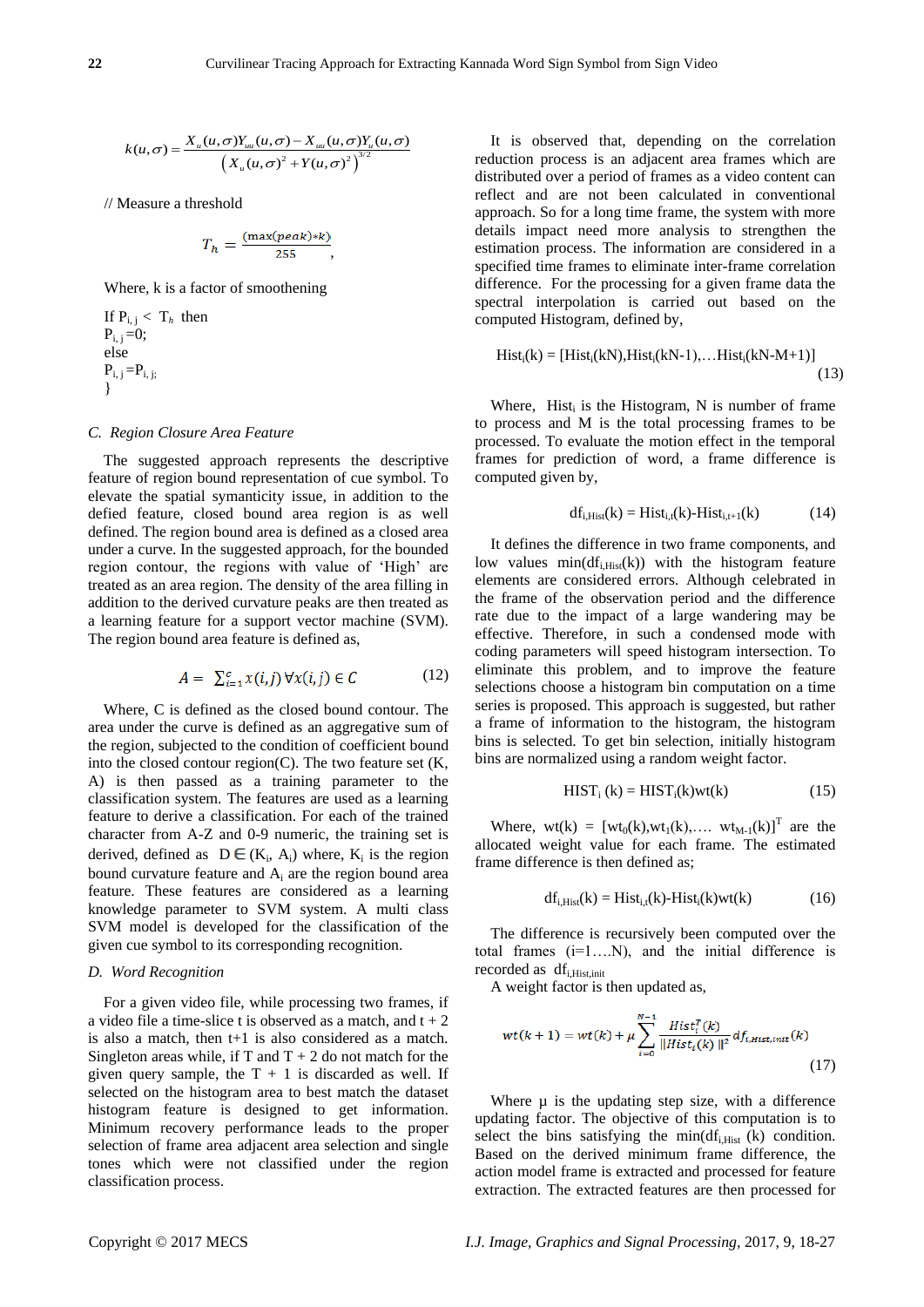word recognition. The evaluation of the developed approach is as outlined below.

## IV. EXPERIMENTAL RESULT AND ANALYSIS

To evaluate the operation performance for the developed system, a set of cue symbols for all the Vowels (Swaragalu/Swaras 16), Consonants (Vyanjanas 36) and Matras(14) of Kannada characters and also numeric characters of 0-10 (11) is developed is shown in fig.4a. 4b, 4c and 4d. The observations derived for the developed system is as outlined below, the training data set used is as illustrated. The proposed methodology is coded using MATLAB Version 7.11 (Release R2010b) and implemented on laptop with Intel(R)  $\text{Core}^{\text{TM}}$  i3-2350M CPU @ 2.3GHz and 4GB RAM running Microsoft Windows 7.



Fig.4a. Training Dataset of 0-10 Numerals Sign (11) in Kannada Language.



693

Fig.4b Training Dataset used of Swaragalu Sign (16).



Fig.4c. Training Dataset of Vayanjanas Sign (36).

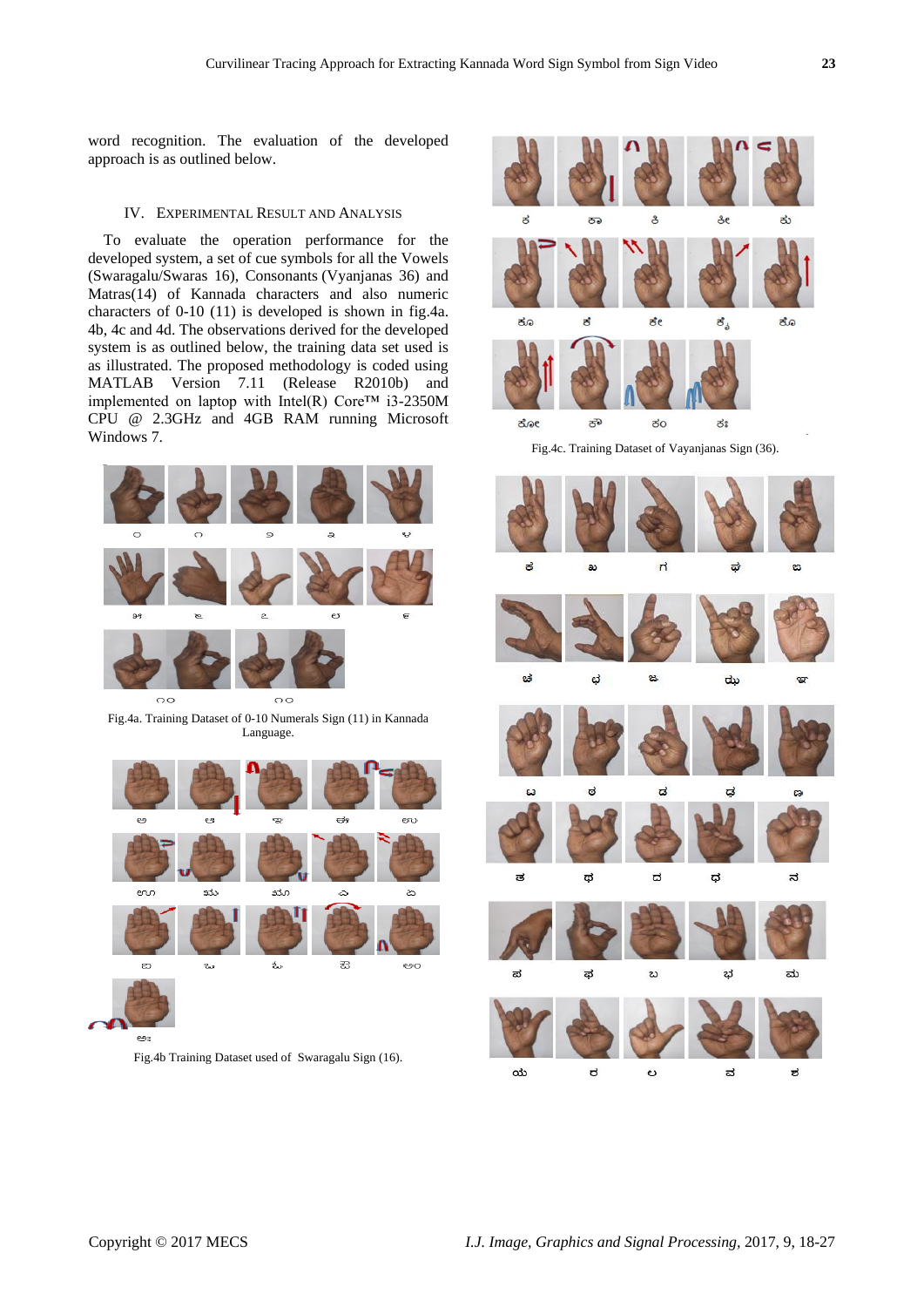

Fig.4d. Training Dataset used for the Developed System Matra Sign (14) in Kannada Language.

#### *A. Performance Analysis*

To evaluate the developed system the sample is processed in two phase of work. Wherein first phase process in training operation, 2nd phase is developed for testing. To achieve the objective of sign language to word transformation, a sequence of frame data is read and passed to processing unit. This unit transforms the given video frame to feature vector and the derived feature vectors are then processed for word mapping. To generate the translation operation, a set of word vocabulary data set is formed. The dataset is defined for different classes of training and testing. In dataset created is defined in with different classes defined as: [Personal Pronouns](https://en.wikipedia.org/wiki/English_personal_pronouns), Family And Relatives, Religion and Religious Places, Cloths And Jewelry, Food Items Vegetables, Fruits, Colors, Calendar, Time, Birds, Domestics Animals, Wild Animals, Water Animals, Verbs, General Words and General Sentences. To each of the word vocabulary created in the dataset, a corresponding video file is created. The listed table 4.1 illustrates the content of the database created. This data set for each video file feature values are extracted and mapped to each of the word specified. This trained data is passed to the recognition system, for word recognition process. The experimental result obtained for the developed system outlines below. Test video frames passed for evaluation,



Fig.5. Test Sample for a Word 'FOOD'.

Fig.5 illustrates the video frame passed for testing operation. The frame are sampled at 120fps and from the

derived frame values, sample with minimum correlation values are extracted as isolated frames. These frame data are then passed for word recognition. The obtained observation (Table-1) for the given test sample is obtained as,

Table 1. Observation for the Given Test Sample.

| Sr.<br>No | <b>Video Samples</b> | Word<br>in<br><b>English</b>         | Recognized<br>Kannada<br>word         |
|-----------|----------------------|--------------------------------------|---------------------------------------|
| 1.        |                      | Food                                 | ಆಹಾರ                                  |
| 2.        |                      | My<br>father is<br>in higher<br>post | ನನ್ನ ತಂದೆ<br>ಹೆಚ್ಚಿನ<br>ಪೋಸ್ಟ್ ಆಗಿದೆ. |

A similar case analysis for different words sample is carried out. The obtained observation for the developed system is as outlined below.

Table 2. Observation Derived for Different Test Video Samples.

| Sr.<br>No.     | <b>Video samples</b> | Words in<br><b>English</b> | Recognized<br>Kannada words |
|----------------|----------------------|----------------------------|-----------------------------|
| 1              | GW Video 9           | Time                       | ಸಮಯ                         |
| $\mathfrak{2}$ | WA Video 5           | Frog                       | ಕಪ್ಪೆ                       |
| 3              | T Video 5            | <b>Now</b>                 | ಈಗ                          |
| 4              | T Video 11           | Always                     | ಯಾವಾಗಲೂ                     |
| 5              | T Video 12           | Early                      | ಬೇಗ                         |
| 6              | T Video 13           | Late                       | ಕೊನೆಯಲ್ಲಿ                   |
| 7              | CJ Video_21          | Cosmetics                  | ಕಾಸ್ಮೆಟಿಕ್ಸ್                |
| 8              | CJ Video_22          | Cream                      | ಕ್ರೀಮ್                      |
| 9              | FR Video 20          | Boy                        | ಹುಡುಗ                       |
| 10             | FR Video 21          | Girl                       | ಹುಡುಗಿ                      |
| 11             | FR Video 22          | Children                   | ಮಕ್ಕಳ                       |

Table-2 presents the derived observation for the developed approach for different test samples. The test carried out illustrates a higher recognition rate of retrieval for the developed system. The performance of the developed system is evaluated based on the computation time; feature overhead for learning and testing, and recognition performance. The obtained results are illustrated in the given fig. 6, 7, 8, 9, 10 and 11 with respective table Table-3, 4, 5, 6, 7, 8, 9, 10 and 11 below.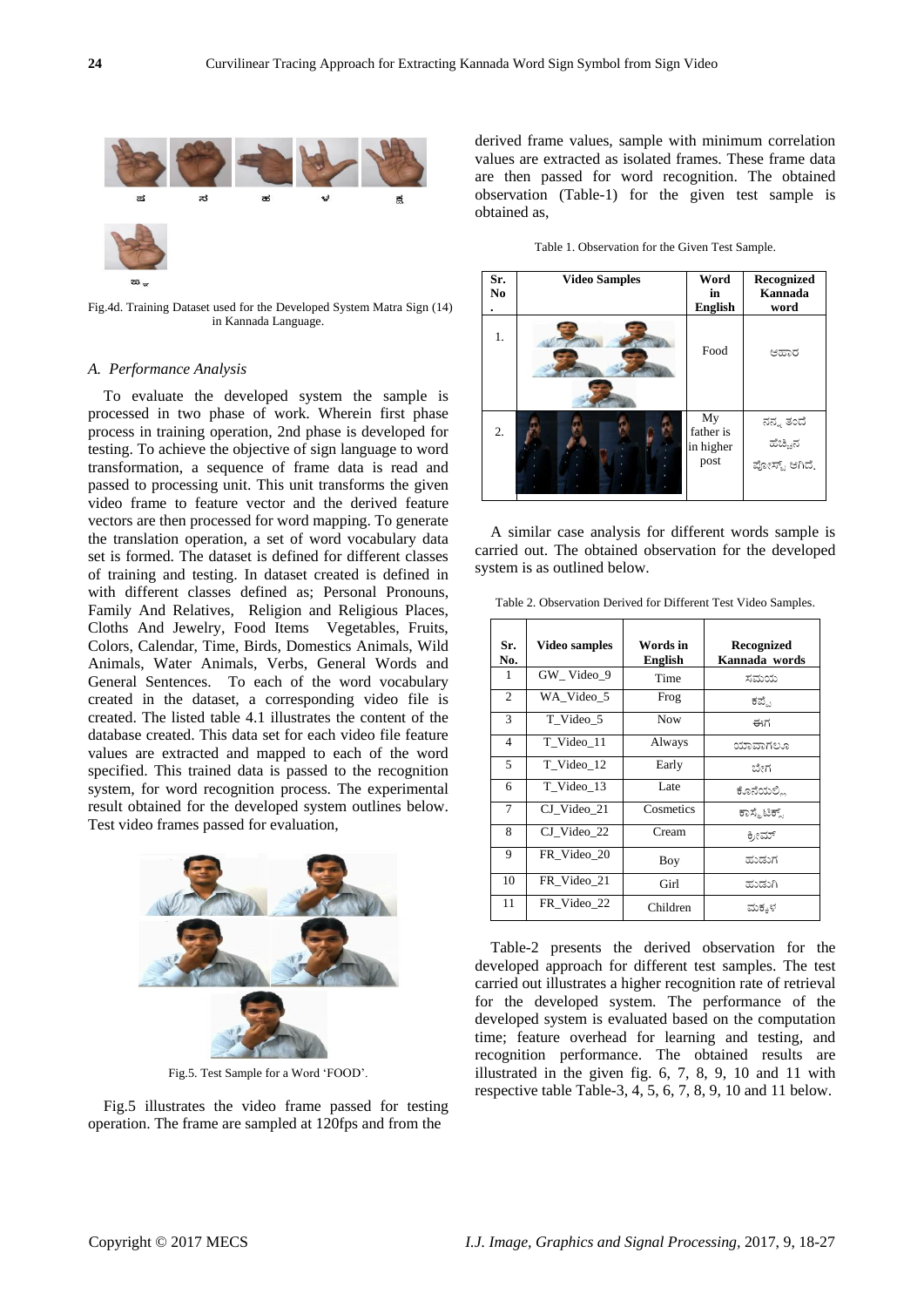| Sr.            |                                  | <b>Correlative Errors</b> |           |           |           |                |
|----------------|----------------------------------|---------------------------|-----------|-----------|-----------|----------------|
| No.            | <b>Methods</b>                   | S1                        | <b>S2</b> | <b>S3</b> | <b>S4</b> | S <sub>5</sub> |
|                | Edge based                       | 28.24                     | 28.46     | 32.32     | 32.45     | 29.60          |
| $\overline{2}$ | Contour<br>based                 | 29.48                     | 29.02     | 34.68     | 33.26     | 30.03          |
| 3              | Curvatur<br>Coding (CC)          | 30.41                     | 30.39     | 34.73     | 34.23     | 30.49          |
| 4              | Selective CC                     | 34.48                     | 31.46     | 37.80     | 35.21     | 30.68          |
| 5              | Histogram<br>mapping             | 35.48                     | 31.96     | 37.91     | 35.54     | 31.65          |
| 6              | Selective<br>Histogram<br>coding | 36.52                     | 32.40     | 38.38     | 36.20     | 32.21          |

Table 3. Observed Correlative Error for the Test Frame Samples.



Fig.6. Observed Correlative Error for Different Estimation Approach.

Table 4. Observed Learning Overhead for the Test Samples.

| <b>Method</b>                    | <b>Learning overhead</b> |           |       |       |       |  |
|----------------------------------|--------------------------|-----------|-------|-------|-------|--|
|                                  | S <sub>1</sub>           | <b>S2</b> | S3    | S4    | S5    |  |
| Edge based                       | 93.70                    | 98.60     | 70.30 | 75.23 | 85.26 |  |
| Contour based                    | 70.39                    | 89.11     | 77.46 | 75.72 | 81.84 |  |
| Curvature<br>coding (CC)         | 56.78                    | 57.12     | 65.14 | 61.76 | 75.34 |  |
| Selective CC                     | 45.21                    | 44.60     | 54.07 | 51.17 | 71.39 |  |
| Histogram<br>mapping             | 22.24                    | 39.82     | 30.15 | 35.85 | 65.25 |  |
| Selective<br>Histogram<br>coding | 21.25                    | 37.56     | 26.02 | 24.30 | 55.33 |  |



Fig.7. Observed Learning Oerhead Comparison Plot.

| Method        | Convergence time |      |      |      |      |
|---------------|------------------|------|------|------|------|
|               | S1               | S2   | 83   | S4   | S5   |
| Edge based    | 9.68             | 9.43 | 8.38 | 8.67 | 9.23 |
| Contour based | 8.39             | 9.92 | 8.80 | 8.82 | 9.04 |

Table 5. Observed Convergence Time for the Test Samples.





Fig.8. Observed Convergence Time Comparison Plot.

Table 6. Observed Negative factor for the Test Samples.

| Sr.<br>No.     | <b>Methods</b>                   | Negative factors |                |                |                |                |
|----------------|----------------------------------|------------------|----------------|----------------|----------------|----------------|
|                |                                  | S <sub>1</sub>   | S <sub>2</sub> | S <sub>3</sub> | S <sub>4</sub> | S <sub>5</sub> |
| 1              | Edge based                       | 0.07             | 0.070          | 0.21           | 0.11           | 0.1064         |
| $\mathfrak{2}$ | Contour<br>based                 | 0.069            | 0.067          | 0.21           | 0.10           | 0.1037         |
| 3              | Curvature<br>coding (CC)         | 0.060            | 0.050          | 0.19           | 0.09           | 0.0952         |
| $\overline{4}$ | Selective<br>$_{\rm CC}$         | 0.083            | 0.080          | 0.18           | 0.06           | 0.0786         |
| 5              | Histogram<br>mapping             | 0.075            | 0.077          | 0.15           | 0.04<br>5      | 0.0658         |
| 6              | Selective<br>Histogram<br>coding | 0.066            | 0.075          | 0.12           | 0.03           | 0.0523         |



Fig.9. Observed Negative Factor Comparison Plot.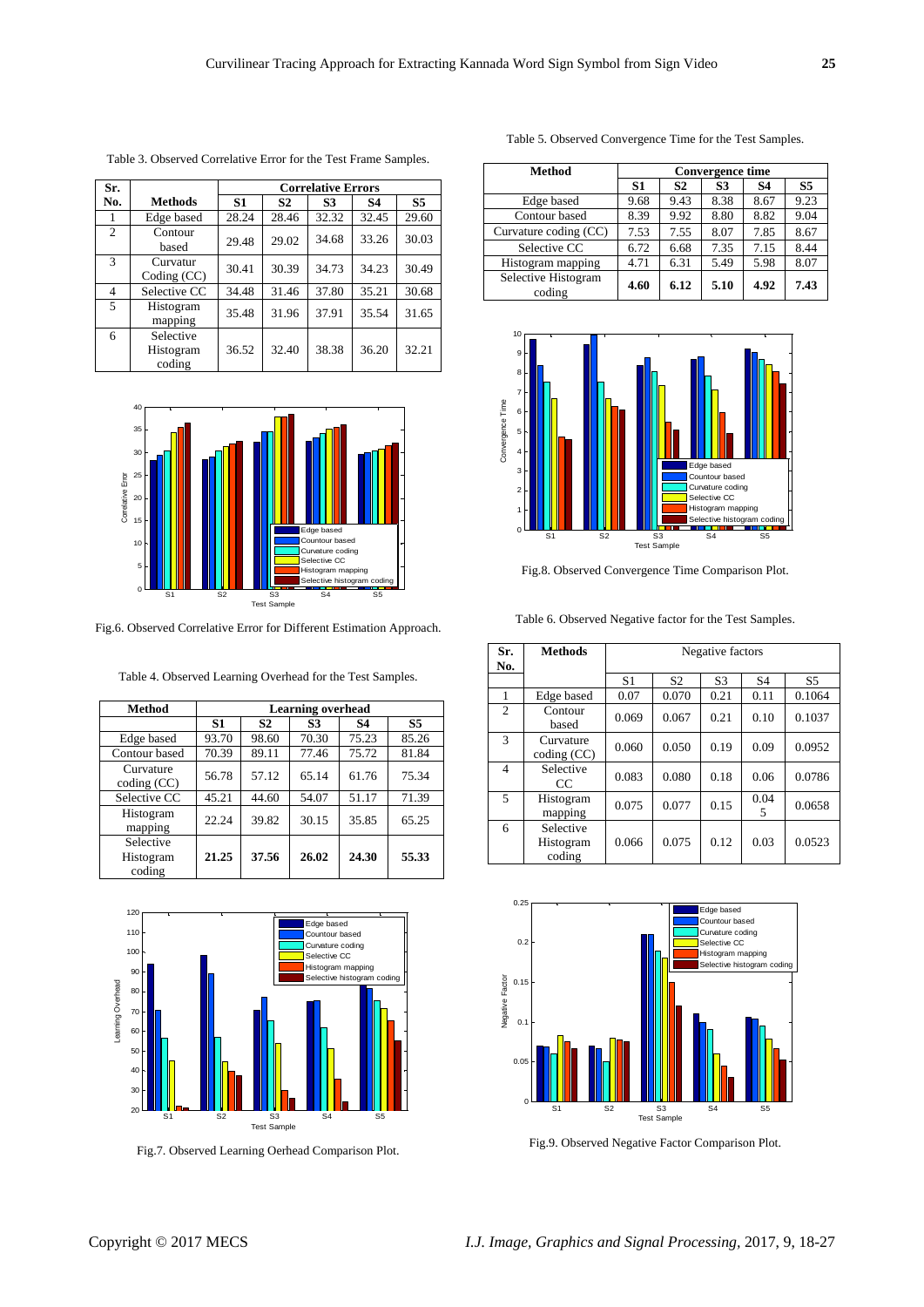| <b>Method</b>                 | <b>TPF</b>     |                |                |           |                |
|-------------------------------|----------------|----------------|----------------|-----------|----------------|
|                               | S <sub>1</sub> | S <sub>2</sub> | S <sub>3</sub> | <b>S4</b> | S <sub>5</sub> |
| Edge based                    | 0.401          | 0.551          | 0.70           | 0.602     | 0.453          |
| Contour based                 | 0.416          | 0.559          | 0.678          | 0.645     | 0.484          |
| Curvature coding<br>(CC)      | 0.407          | 0.567          | 0.715          | 0.618     | 0.525          |
| Selective CC                  | 0.481          | 0.574          | 0.752          | 0.717     | 0.562          |
| Histogram<br>mapping          | 0.718          | 0.632          | 0.795          | 0.729     | 0.594          |
| Selective<br>Histogram coding | 0.745          | 0.685          | 0.812          | 0.723     | 0.655          |

Table 7. Observed True Positive Factor (TPF) For the Test Samples.



Fig.10. Observed True Positive Factor (TPF) Comparison Plot.

| Sr.            | <b>Methods</b>                   | <b>Computation Times</b> |                |           |           |                |
|----------------|----------------------------------|--------------------------|----------------|-----------|-----------|----------------|
| No.            |                                  | S1                       | S <sub>2</sub> | <b>S3</b> | <b>S4</b> | S <sub>5</sub> |
| 1              | Edge<br>based                    | 0.63                     | 0.46           | 0.37      | 0.20      | 0.32           |
| 2              | Contour<br>based                 | 0.40                     | 0.40           | 0.15      | 0.12      | 0.15           |
| 3              | Curvature<br>coding<br>(CC)      | 0.40                     | 0.37           | 0.10      | 0.14      | 0.14           |
| $\overline{4}$ | Selective<br>CC                  | 1.27                     | 1.37           | 0.48      | 0.51      | 0.51           |
| 5              | Histogram<br>mapping             | 1.35                     | 1.46           | 0.52      | 0.55      | 0.54           |
| 6              | Selective<br>Histogram<br>coding | 1.52                     | 1.52           | 0.57      | 0.60      | 0.57           |

Table 8. Observed Computation Time for the Test Samples.



Fig.11. Observed Computation Time Comparison Plot.

The derived observations (from Table-3-11 and Fig. 6- 11) illustrate a comparatively higher estimation performance for selective coding approach. Where the features are extracted over the selected frames, and the dominant curvature points reflect the descriptive feature more effectively. The true positive factor for the developed system is 0.2 units higher in comparison to the conventional system models.

#### V CONCLUSION

The developed system is processed for word recognition in sign language processing. The test sample is passed as a cue symbol to the developed system, where the sign cue symbol is processed for feature extraction and mapped to generate a mapped word for the given recognizing sign language. The suggested approach illustrates an optimal frame selection to minimize the frame processing overhead, and the test frames are then processed for selective curvature feature extractions. The proposed approach, results in higher retrieval accuracy as compared to the conventional processing system. This system, result in lower descriptive feature with minimum processing frames, which hence achieve the objective of higher accuracy and lower processing overhead.

### **REFERENCES**

- [1] Lalit Kane and Pritee Khanna (2012) 'Towards establishing a communication an Indian sign language perspective', 4th International Conference on Intelligent Human Computer Interaction, Kharagpur, IEEE, pp.1-6.
- [2] Vivek Kumar Verma, Sumit Srivastava and Naveen Kumar (2015) 'A Comprehensive Review Automation of Indian Sign Language', International Conference on Advances in Computer Engineering and Applications (ICACEA), IEEE, pp-138-142.
- [3] Pratibha Pandey and Vinay Jain (2015) 'Hand Gesture Recognition for Sign Language Recognition: A Review', International Journal of Science, Engineering and Technology Research (IJSETR), Vol. 4, Issue 3.
- [4] Besacier, L., Barnard, E., Karpov, A. and Schultz, T. (2013) 'Automatic Speech Recognition for Under-Resourced Languages: A Survey', Speech Communication, Elsevier, Vol.56, pp- 85-100.
- [5] Cristina Bausa and Albert Costa (2015) 'On the Temporal Dynamics of Sign Production: An ERP Study in Catalan Sign Language (LSC)', Elsevier, Vol. 1609, Issue 3, pp 40-53.
- [6] P.M. Mahajan and Jagruti S. Chaudhari (2015) 'Review of Finger Spelling Sign Language Recognition', International Journal of (IJETT), Vol. 22, Number 9.
- [7] Prerna Gupta, Garima Joshi and Maitreyee Dutta (2015) 'Comparative Analysis of Movement and Tracking Techniques for Indian SignLanguage Recognition', 5th International Conference on Advanced Computing & Communication Technologies, IEEE, PP-90-95, 2015.
- [8] Kanchan Dabre (2014) 'Machine Learning Model for Sign Language Interpretation using Webcam Images', International Conference on Circuits, Systems, Communication and Information Technology Applications (CSCITA) IEEE, pp.317-321.
- [9] Daleesha M Viswanathan and Sumam Mary Idicula (2015) 'Recent Developments in Indian Sign Language